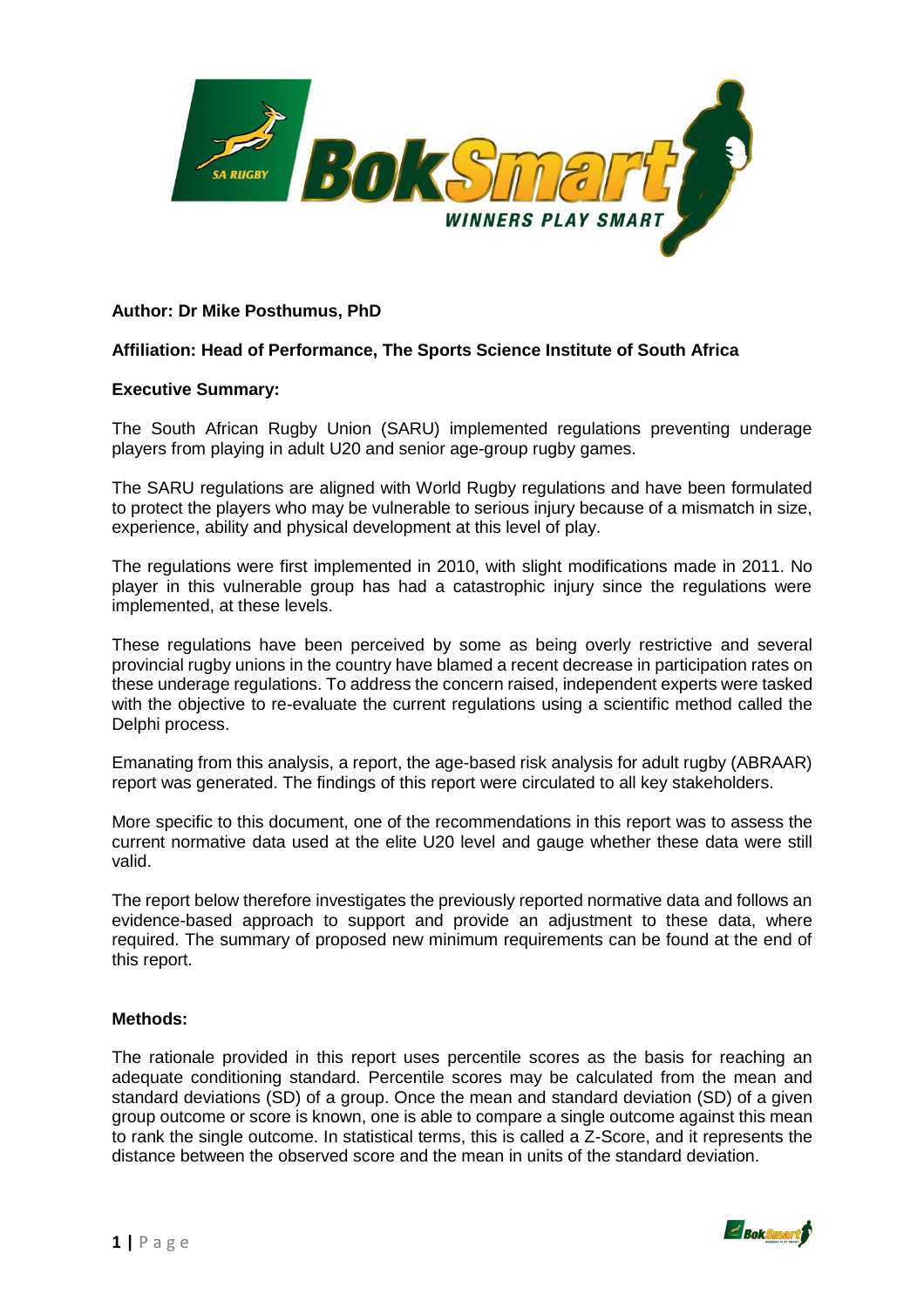The Z-score is calculated by taking the difference between the mean and the observed score and dividing this difference by the standard deviation. The Z-score is then used to calculate the percentile of the observed score (Table 1). We have chosen to evaluate individual percentile scores according to the classification system presented in Table 2. It is important to note that this calculation assumes that the data is normally distributed.

| <b>Percentile</b>       | z-           | <b>Percentile</b> | z-           | <b>Percentile</b> | z-           |
|-------------------------|--------------|-------------------|--------------|-------------------|--------------|
|                         | <b>Score</b> |                   | <b>Score</b> |                   | <b>Score</b> |
| 1                       | $-2.326$     | 34                | $-0.412$     | 67                | 0.44         |
| $\mathbf{2}$            | -2.054       | 35                | $-0.385$     | 68                | 0.468        |
| 3                       | -1.881       | 36                | $-0.358$     | 69                | 0.496        |
| 4                       | -1.751       | 37                | $-0.332$     | 70                | 0.524        |
| 5                       | $-1.645$     | 38                | $-0.305$     | 71                | 0.553        |
| 6                       | $-1.555$     | 39                | $-0.279$     | 72                | 0.583        |
| $\overline{\mathbf{7}}$ | $-1.476$     | 40                | $-0.253$     | 73                | 0.613        |
| 8                       | $-1.405$     | 41                | $-0.228$     | 74                | 0.643        |
| 9                       | $-1.341$     | 42                | $-0.202$     | 75                | 0.674        |
| 10                      | $-1.282$     | 43                | $-0.176$     | 76                | 0.706        |
| 11                      | $-1.227$     | 44                | $-0.151$     | 77                | 0.739        |
| 12                      | $-1.175$     | 45                | $-0.126$     | 78                | 0.772        |
| 13                      | $-1.126$     | 46                | $-0.1$       | 79                | 0.806        |
| 14                      | $-1.08$      | 47                | $-0.075$     | 80                | 0.842        |
| 15                      | $-1.036$     | 48                | $-0.05$      | 81                | 0.878        |
| 16                      | $-0.994$     | 49                | $-0.025$     | 82                | 0.915        |
| 17                      | $-0.954$     | 50                | 0            | 83                | 0.954        |
| 18                      | $-0.915$     | 51                | 0.025        | 84                | 0.994        |
| 19                      | $-0.878$     | 52                | 0.05         | 85                | 1.036        |
| 20                      | $-0.842$     | 53                | 0.075        | 86                | 1.08         |
| 21                      | $-0.806$     | 54                | 0.1          | 87                | 1.126        |
| 22                      | $-0.772$     | 55                | 0.126        | 88                | 1.175        |
| 23                      | $-0.739$     | 56                | 0.151        | 89                | 1.227        |
| 24                      | $-0.706$     | 57                | 0.176        | 90                | 1.282        |
| 25                      | $-0.674$     | 58                | 0.202        | 91                | 1.341        |
| 26                      | $-0.643$     | 59                | 0.228        | 92                | 1.405        |
| 27                      | $-0.613$     | 60                | 0.253        | 93                | 1.476        |
| 28                      | $-0.583$     | 61                | 0.279        | 94                | 1.555        |
| 29                      | $-0.553$     | 62                | 0.305        | 95                | 1.645        |
| 30                      | $-0.524$     | 63                | 0.332        | 96                | 1.751        |
| 31                      | $-0.496$     | 64                | 0.358        | 97                | 1.881        |
| 32                      | $-0.468$     | 65                | 0.385        | 98                | 2.054        |
| 33                      | $-0.44$      | 66                | 0.412        | 99                | 2.326        |
|                         |              |                   |              |                   |              |

**Table 1: Z-score percentile for normal distribution**

## **Table 2: An evaluative description of Percentile scores**

| Percentile | Description |
|------------|-------------|
| 0 – 20     | low score   |
| $21 - 40$  | below       |
|            | average     |
| $41 - 60$  | average     |
| $61 - 80$  | above       |
|            | average     |
| $81 - 100$ | high Score  |

*From: Tomkinson et al. BJSM, 2018;52:1445–1456*

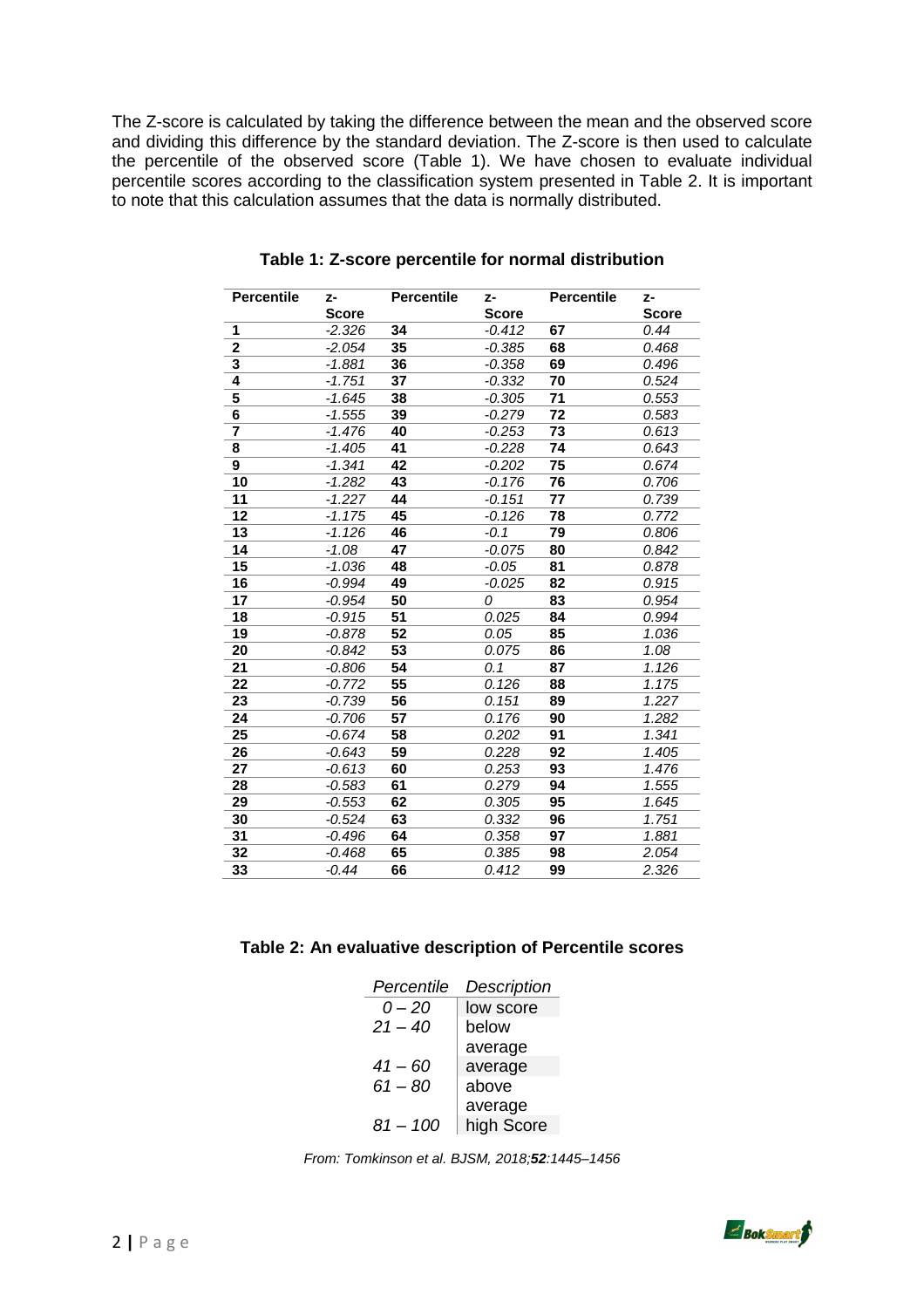We have chosen the minimum required level for clearance to be set at greater than the  $20<sup>th</sup>$ percentile (i.e. 21<sup>st</sup> Percentile or above).

Therefore, by the definitions given in Table 2, the minimum required level for clearance would be the category "below average" or above. This excludes players with values, which are defined as a "low score", from being allowed to play at the applied for age category or level of play.

According to the equivalent Z score shown in Table 1, the player would require a Z score of equal to or greater than 0.806 of the SD *below* the average score (-0.806).

### **Absolute muscle strength Data Correction for 2020 and beyond:**

When all South African Rugby National U19 (during years 1997-2007) and U20 (during years 2008-2011) team testing data are combined, it was observed (Figure 1) that there is a linear trend for absolute muscle strength to increase. This was measured by a 1 Repetition Maximum (1RM) bench press and increases each year across the testing dataset from 1997 to 2011 within all playing positions.

From observing the data trend, there is no apparent plateau in these results, which one may have expected. However, since it is reasonable to assume that the data will eventually reach a plateau, we further evaluated these data against 2018 and 2019 known scores for each position. A comparison was made between current known data and pooled normative data of the last 3 years recorded in the current database, i.e. 2009, 2010 and 2011 (Circa 2010) across all the positional groups. Data from 2018 and 2019 national teams and provincial normative testing results shared with the South African Rugby Union are similar to the Circa 2010 results for the 1RM bench press. Therefore, it was concluded that the Circa 2010 results are still a valid measure of current strength based normative data in this group of players. Circa 2010 data were pooled to create a standard deviation representative of all the data collected (Table 3).

For a player to achieve an acceptable score (a Z-score of -0.806 or above), they need to achieve a score of no less than the 21<sup>st</sup> percentile. The score of the 20<sup>th</sup> percentile for absolute muscle strength (a Z-score of -0.842) or below, will score them a "low score" and therefore not at an acceptable level. The minimum required 1RM Bench Press scores for each positional category are shown in Table 3.

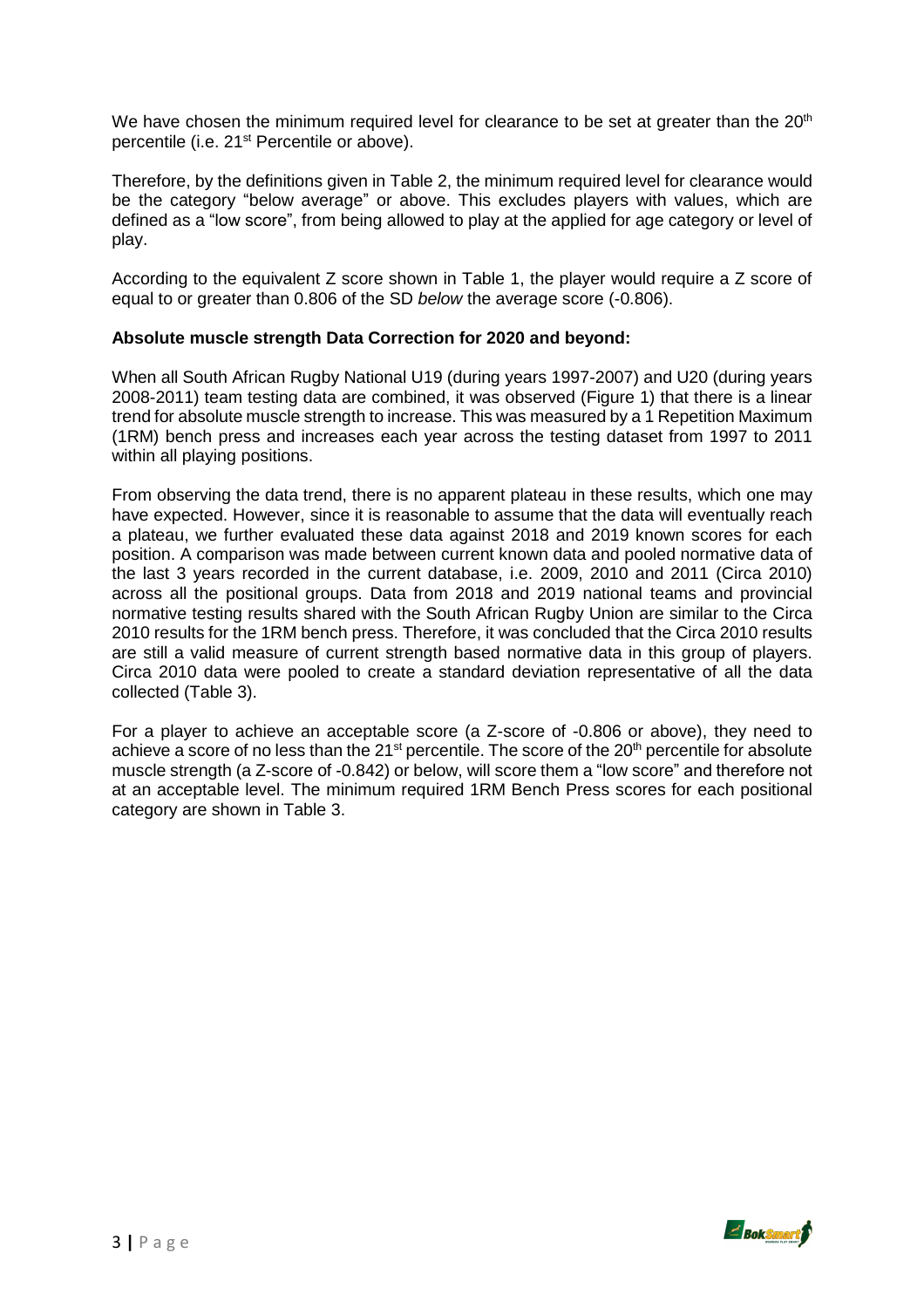

Figure 1: Secular trends in South African Rugby National U19 (during years 1997-2007) and U20 (during years 2008-2011) team testing data for the one repetition maximum bench press (measured in kg) for (A) Front Row players, (B) Locks, (C) Loose Forwards, (D) Inside backs, and (E) Outside backs.

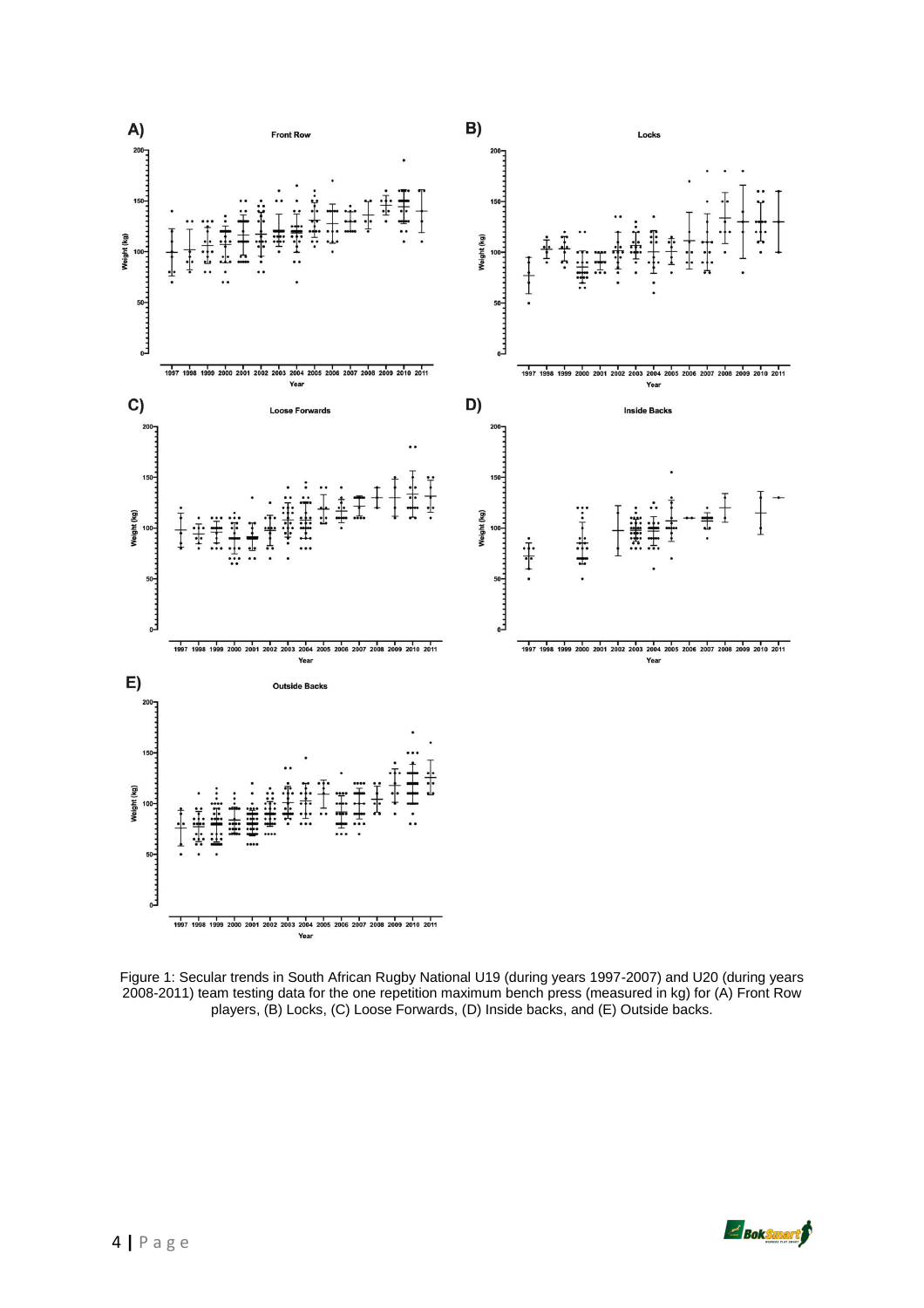Table 3: Current adjusted Normative data for the One repetition maximum Bench Press. Data shown as means and standard deviations (SD) across all the positional groups, with the new adjusted minimum required benchmark to reach the 21<sup>st</sup> percentile score.

|                                | Normative Data* | <b>Minimum</b><br><b>Bench Press</b>                     |      |        |  |
|--------------------------------|-----------------|----------------------------------------------------------|------|--------|--|
|                                |                 | required to<br>attain 21st<br><b>Percentile</b><br>score |      |        |  |
| <b>Front Row</b>               | 144.1           | $\pm$                                                    | 16.1 | 131 kg |  |
| Locks                          | 130.0           | $\pm$                                                    | 23.5 | 111 kg |  |
| Loose<br><b>Forwards</b>       | 132.4           | $\pm$                                                    | 19.6 | 117 kg |  |
| <b>Inside Backs</b>            | 120.0           | 土                                                        | 17.3 | 106 kg |  |
| <b>Outside</b><br><b>Backs</b> | 119.6           | 士                                                        | 18.7 | 104 kg |  |

\*This data is calculated from the pooled data from 2009, 2010 and 2011

## **Upper body muscular endurance Data Correction for 2020 and beyond:**

When all South African Rugby National U19 (during years 1997-2007) and U20 (during years 2008-2011) team testing data are combined, it was observed (Figure 2) that there was an initial increase in upper body muscle endurance, as measured by the number of push ups completed in a minute, but from 2003 onwards there seems to be no further increases. It must however be noted that push ups were not recorded between 2006 and 2009. However, testing which was performed during 2010 showed that there were no further increases since 2003.

Based on the above observed trends for push up data, it was therefore proposed that current normative data would be equivalent to all pooled data collected between 2003 and 2010 (Table 4). The minimum requirements for Push Ups completed in one minute for each positional category is shown in Table 4.

Table 4: Current adjusted Normative data for Push ups in a minute. Data shown as means and standard deviations (SD) across all the positional groups, with the new adjusted minimum required benchmark to reach the 21<sup>st</sup> percentile score.

|                                | Normative Data* | <b>Minimum</b><br><b>Push Ups</b><br>required to<br>attain 21 <sup>st</sup><br><b>Percentile</b> |      |    |  |  |  |
|--------------------------------|-----------------|--------------------------------------------------------------------------------------------------|------|----|--|--|--|
|                                |                 |                                                                                                  |      |    |  |  |  |
| <b>Front Row</b>               | 59.6            | $\pm$                                                                                            | 12.8 | 49 |  |  |  |
| <b>Locks</b>                   | 48.4            | $\pm$                                                                                            | 10.7 | 40 |  |  |  |
| Loose<br><b>Forwards</b>       | 56.2            | 士                                                                                                | 14.0 | 45 |  |  |  |
| <b>Inside</b><br><b>Backs</b>  | 59.3            | $\pm$                                                                                            | 10.5 | 51 |  |  |  |
| <b>Outside</b><br><b>Backs</b> | 57.0            | $\pm$                                                                                            | 13.9 | 46 |  |  |  |

\*This data is calculated from the pooled data between 2003 and 2010.

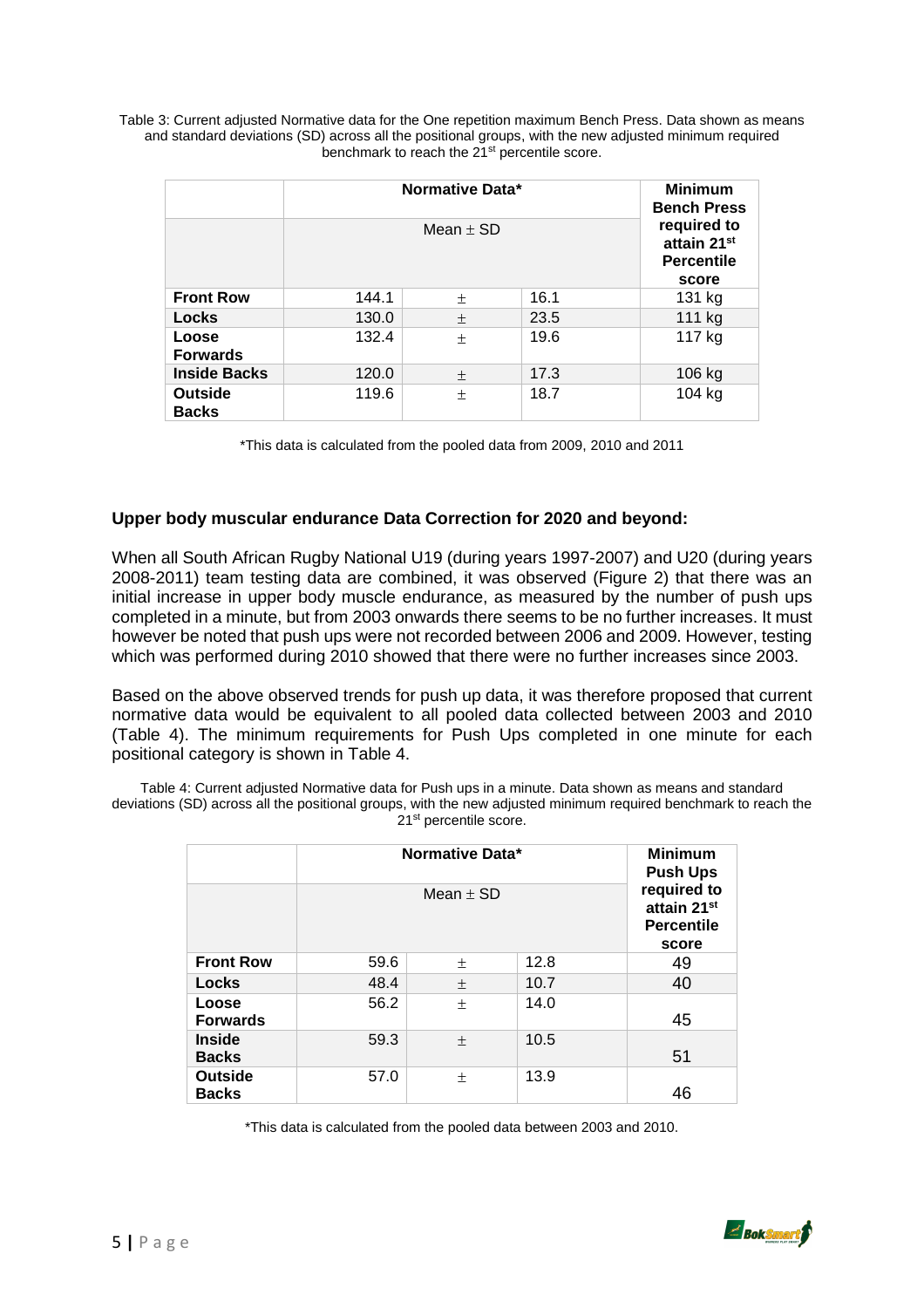

Figure 2: Secular trends in South African Rugby National U19 (during years 1997-2007) and U20 (during years 2008-2011) team testing data for the number of push ups completed in a minute for (A) Front Row players, (B) Locks, (C) Loose Forwards, (D) Inside backs, and (E) Outside backs.

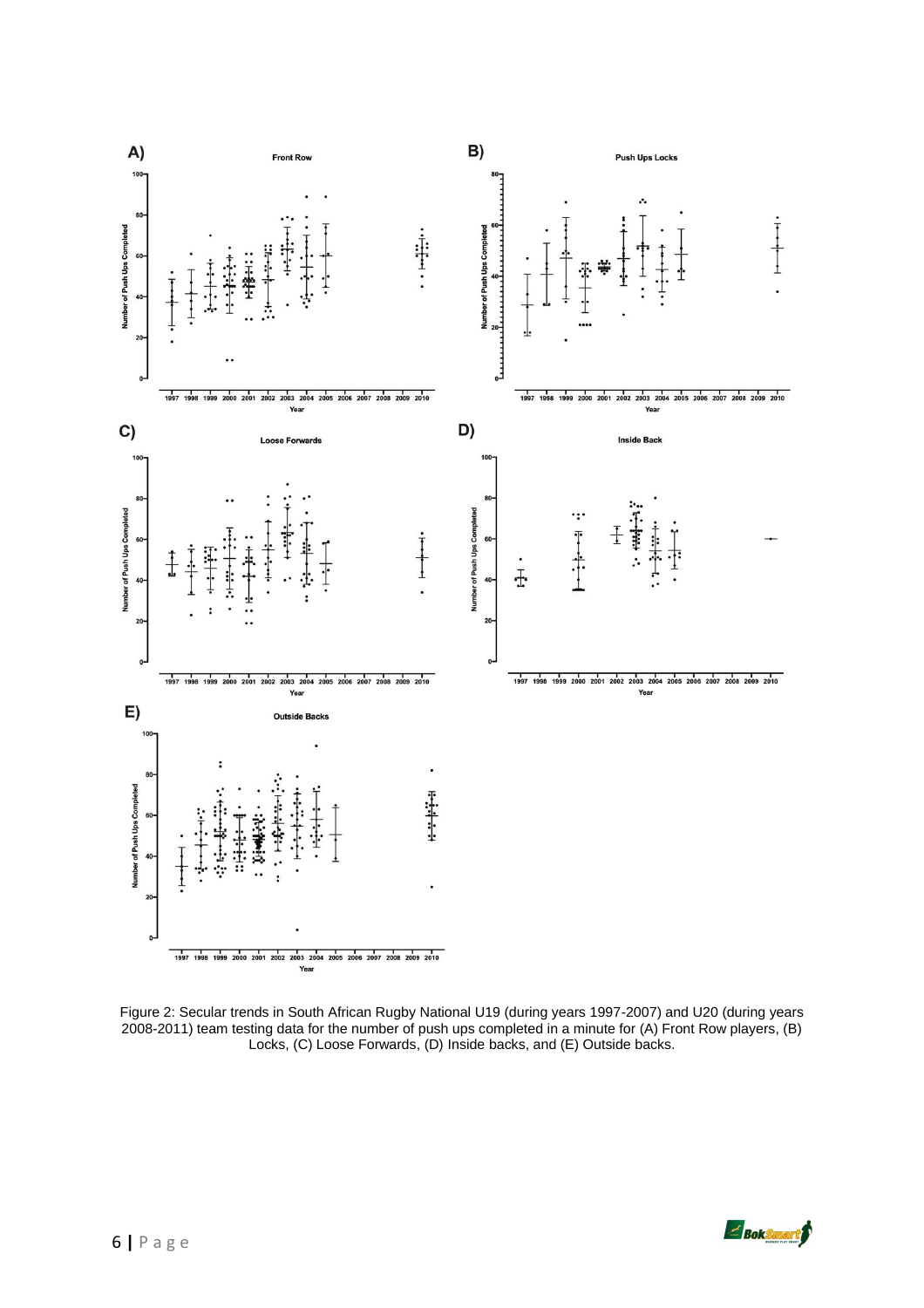## **Aerobic Fitness Data Correction for 2020 and beyond:**

When all South African rugby national U19 (during years 1997-2007) and U20 (during years 2008-2011) team testing data are combined, it was observed (Figure 3) that there has been very little increase in aerobic fitness data, as measured by the number of shuttles completed in the 20-meter multistage shuttle run test (bleep test).

For the bleep test data, it was therefore proposed that the pooled data from 1997 to 2011 still be used as current normative data (Table 5). The minimum requirements for the number of shuttles completed in a bleep test for each positional category are shown in Table 5

Table 5: Current adjusted Normative data for the Bleep Test (number of shuttles). Data shown as means and standard deviations (SD) across all the positional groups, with the new adjusted minimum required benchmark to reach the 21<sup>st</sup> percentile score.

| <b>Normative Data</b>          |       |                                                                   |      |    |  |
|--------------------------------|-------|-------------------------------------------------------------------|------|----|--|
|                                |       | <b>Minimum</b><br><b>Bleep Test</b>                               |      |    |  |
|                                |       | score<br>required to<br>attain 21st<br><b>Percentile</b><br>score |      |    |  |
| <b>Front Row</b>               | 86.8  | 士                                                                 | 17.6 | 73 |  |
| Locks                          | 99.8  | $\pm$                                                             | 18.2 | 85 |  |
| Loose<br><b>Forwards</b>       | 99.3  | $\pm$                                                             | 15.3 | 87 |  |
| <b>Inside Backs</b>            | 108.5 | $\pm$                                                             | 12.4 | 99 |  |
| <b>Outside</b><br><b>Backs</b> | 106.0 | 士                                                                 | 14.4 | 94 |  |

\*This data is calculated from the pooled data between 1997 and 2011.

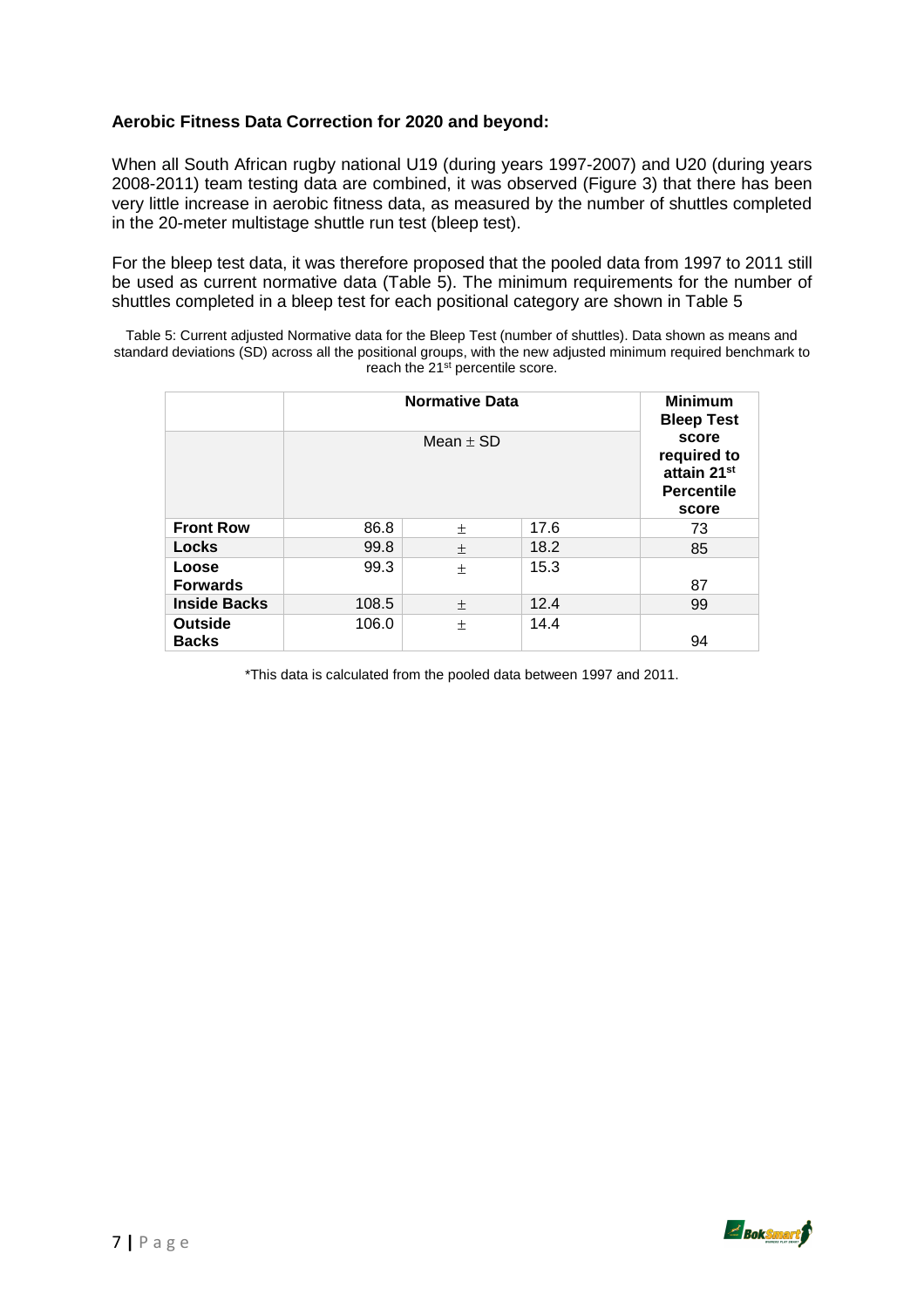

Figure 3: Secular trends in South African Rugby National U19 (during years 1997-2007) and U20 (during years 2008-2011) team testing data for the number of shuttles run during a bleep test for (A) Front Row players, (B) Locks, (C) Loose Forwards, (D) Inside backs, and (E) Outside backs.

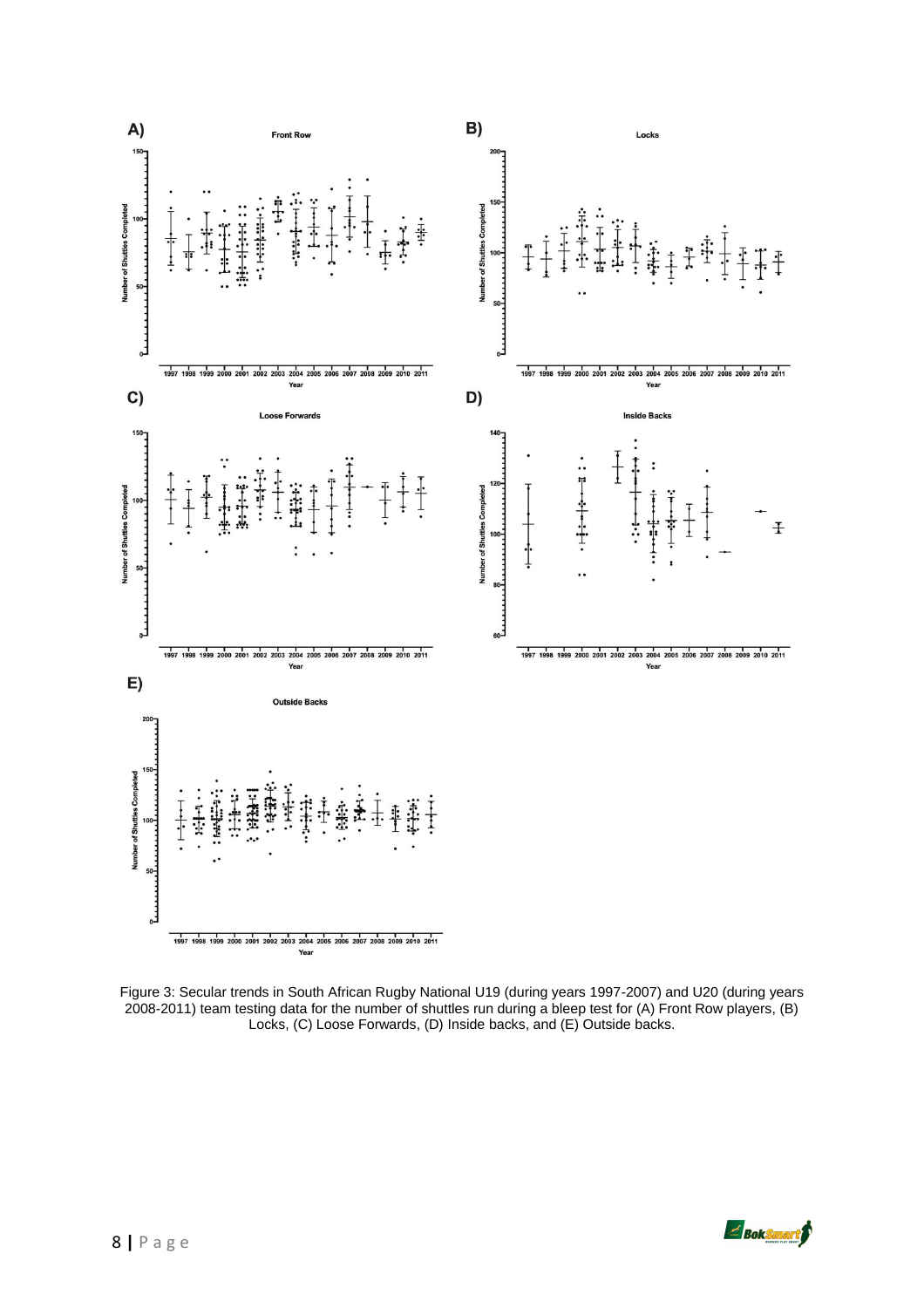## **Anthropometric Data Correction for 2020 and beyond:**

When all South African Rugby National U19 (during years 1997-2007) and U20 (during years 2008-2011) team weight (Figure 4), height (Figure 5) and sum of seven skinfolds (Figure 6) data are combined, there is an observed secular trend. As shown in Figure 6, players have become leaner across all positional categories within the 2009, 2010 and 2011 (Circa 2010) period, compared to previous years. Similar weight (Figure 4) and height (Figure 5) characteristics are also observed, with the Circa 2010 data demonstrating trends of players becoming heavier and taller than previous years. However, anthropometric data from 2018 and 2019 national and provincial normative testing results shared with the South African Rugby Union, show similar weight, height and body fatness within the positional categories. to the Circa 2010 data.

For all anthropometric data, it was therefore proposed that the Circa 2010 data be used as the current normative data. The minimum recommended requirements for Weight, Height and maximum recommended sum of seven skinfolds are shown in Table 6.

Table 6: Current adjusted Normative data for Weight (kg), Height (cm) and sum of seven skinfolds (mm). Data shown as means and standard deviations (SD) across all the positional groups, with the new adjusted minimum or maximum recommended benchmark to reach the 21st percentile score.

|                               | <b>Normative Data</b> |        |               | <b>Minimum recommended Body</b><br>Weight required to attain 21st       |
|-------------------------------|-----------------------|--------|---------------|-------------------------------------------------------------------------|
| <b>Body Weight</b>            | Mean $\pm$ SD         |        |               | <b>Percentile score</b>                                                 |
| <b>Front Row</b>              | 111.4                 | $\pm$  | 8.0           | 105.0 kg                                                                |
| Locks                         | 110.4                 | $\pm$  | 9.1           | 103.0 kg                                                                |
| <b>Loose Forwards</b>         | 100.5                 | $+$    | 4.5           | 96.8 kg                                                                 |
| <b>Inside Backs</b>           | 87.7                  | $+$    | 7.0           | 82.1 kg                                                                 |
| <b>Outside Backs</b>          | 88.6                  | $+$    | 6.7           | 83.2 kg                                                                 |
|                               | <b>Normative Data</b> |        |               | <b>Minimum recommended Body</b><br>Height required to attain 21st       |
| <b>Body Height</b>            |                       |        | Mean $\pm$ SD | <b>Percentile score</b>                                                 |
| <b>Front Row</b>              | 182.1                 | $^{+}$ | 5.2           | 177.9 cm                                                                |
| Locks                         | 197.6                 | $\pm$  | 4.9           | 193.7 cm                                                                |
| <b>Loose Forwards</b>         | 187.2                 | $^{+}$ | 3.8           | 184.1 cm                                                                |
| <b>Inside Backs</b>           | 178.5                 | $+$    | 5.6           | 173.9 cm                                                                |
| <b>Outside Backs</b>          | 182.9                 | $+$    | 5.2           | 178.7 cm                                                                |
|                               | <b>Normative Data</b> |        |               | <b>Maximum recommended Sum of</b><br>Seven Skinfolds required to attain |
| <b>Sum of Seven Skinfolds</b> | Mean $\pm$ SD         |        |               | 21 <sup>st</sup> Percentile score                                       |
| <b>Front Row</b>              | 55.9                  | $+$    | 12.2          | 65.7 mm                                                                 |
| Locks                         | 43.1                  | $+$    | 10.2          | 51.3 mm                                                                 |
| <b>Loose Forwards</b>         | 35.9                  | $+$    | 6.5           | 41.2 mm                                                                 |
| <b>Inside Backs</b>           | 31.4                  | $+$    | 8.3           | 38.1 mm                                                                 |
| <b>Outside Backs</b>          | 29.6                  | $+$    | 3.9           | 32.7 mm                                                                 |

\*This data is calculated from the pooled data from 2009, 2010 and 2011.

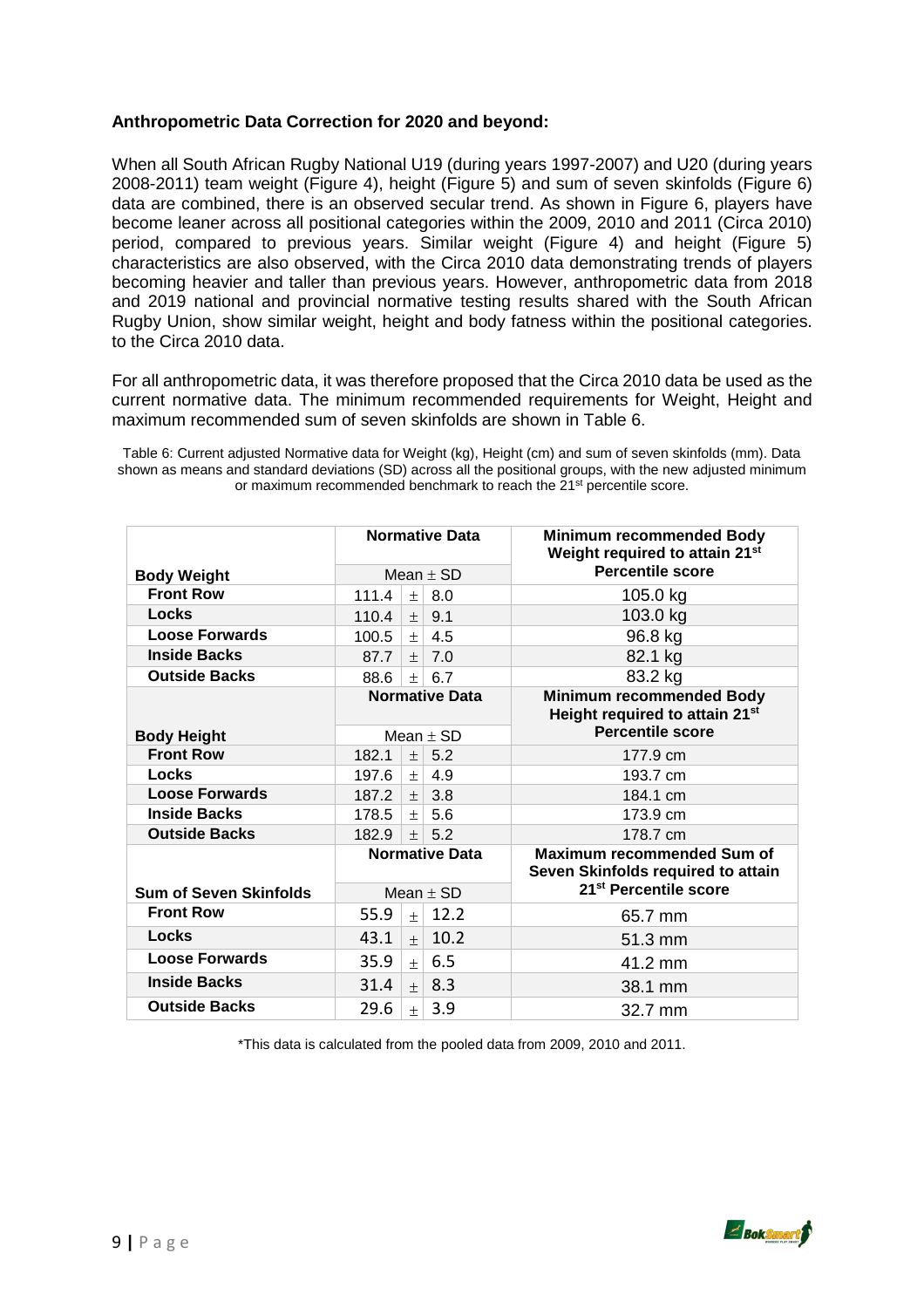

Figure 4: Secular trends in South African Rugby National U19 (during years 1997-2007) and U20 (during years 2008-2011) team testing data for body weight among; (A) Front Row players, (B) Locks, (C) Loose Forwards, (D) Inside backs, and (E) Outside backs.

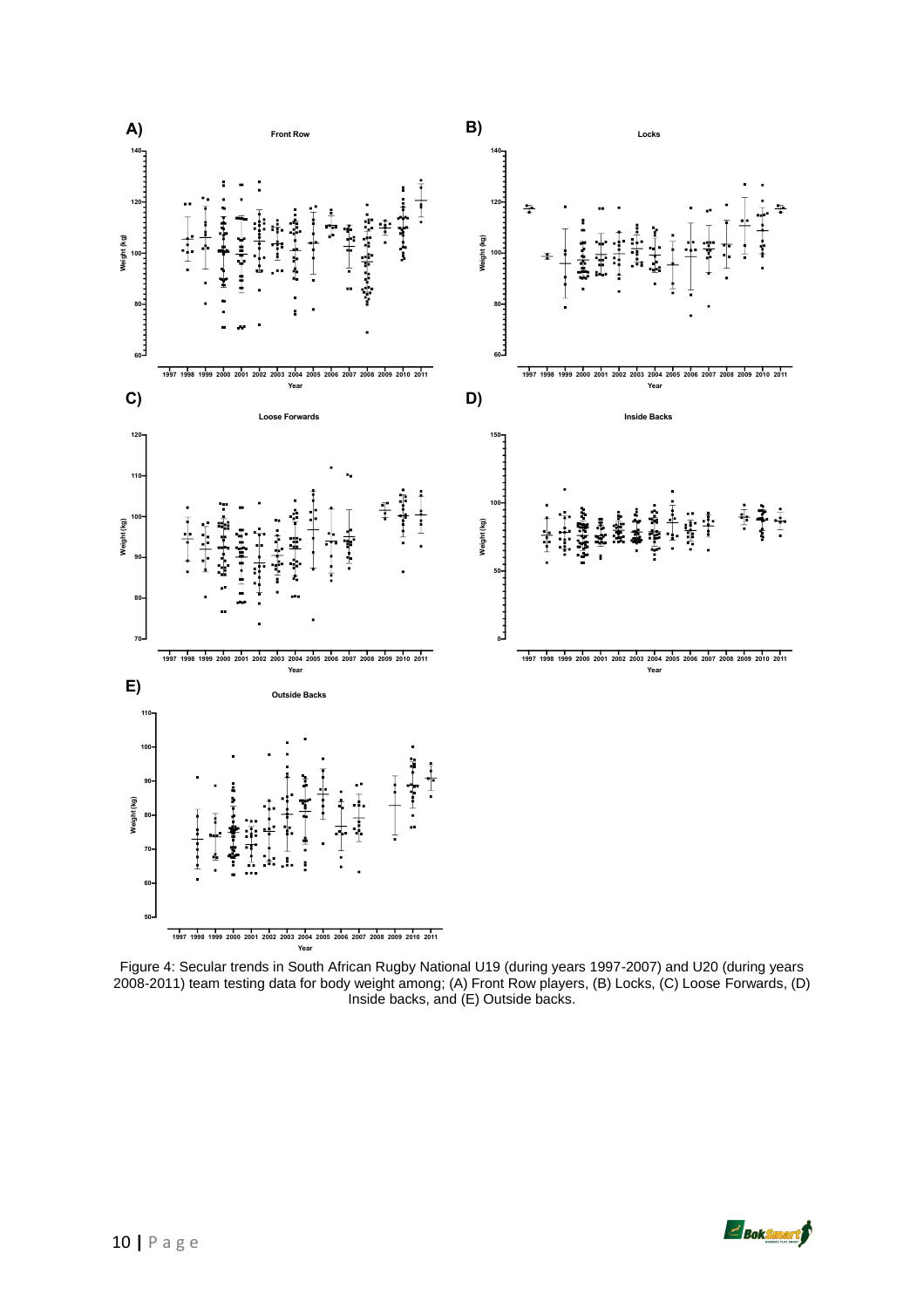

Figure 5: Secular trends in South African Rugby National U19 (during years 1997-2007) and U20 (during years 2008-2011) team testing data for body height among; (A) Front Row players, (B) Locks, (C) Loose Forwards, (D) Inside backs, and (E) Outside backs.

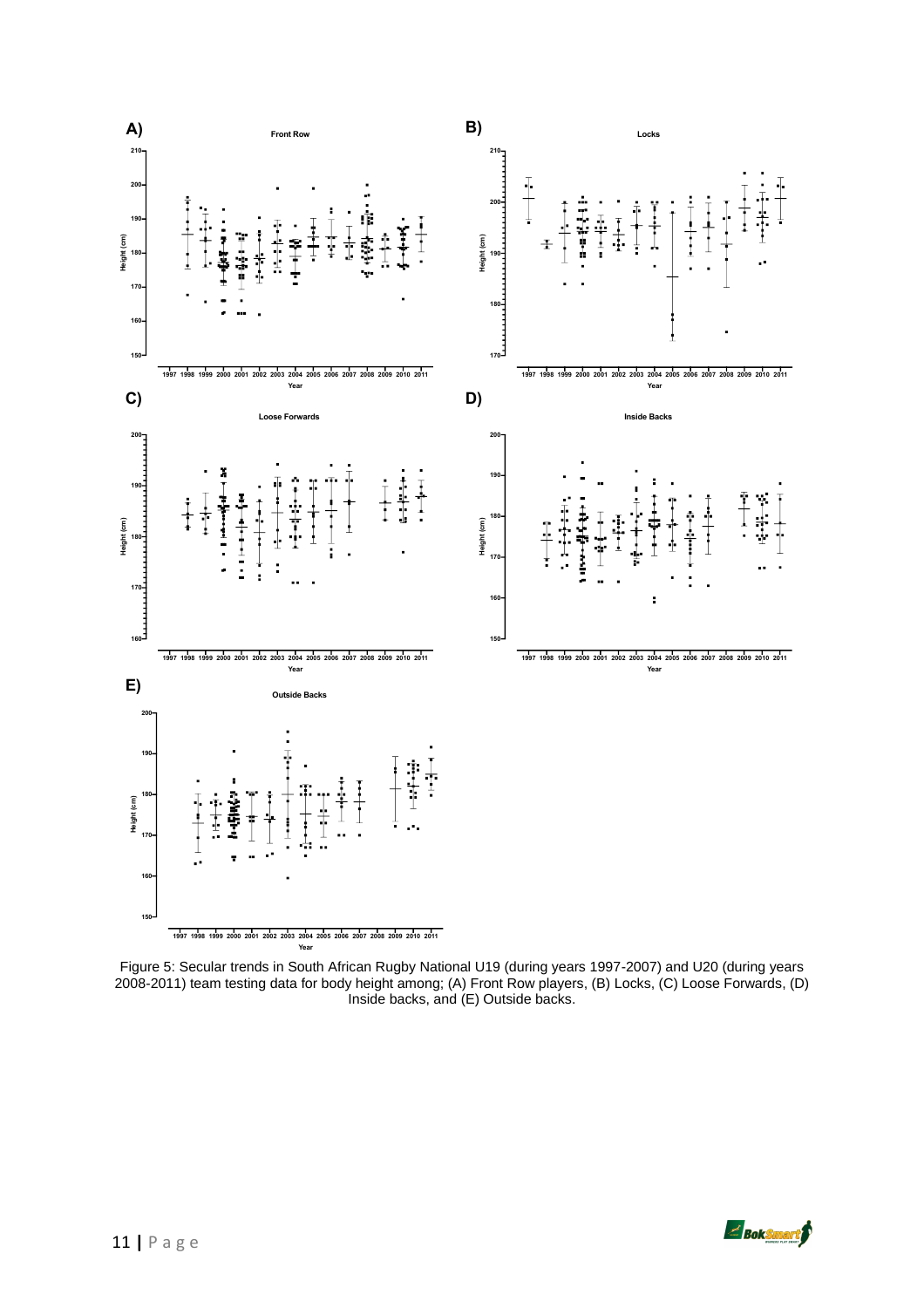

Figure 6: Secular trends in South African Rugby National U19 (during years 1997-2007) and U20 (during years 2008-2011) team testing data for the sum of seven skinfolds among; (A) Front Row players, (B) Locks, (C) Loose Forwards, (D) Inside backs, and (E) Outside backs.